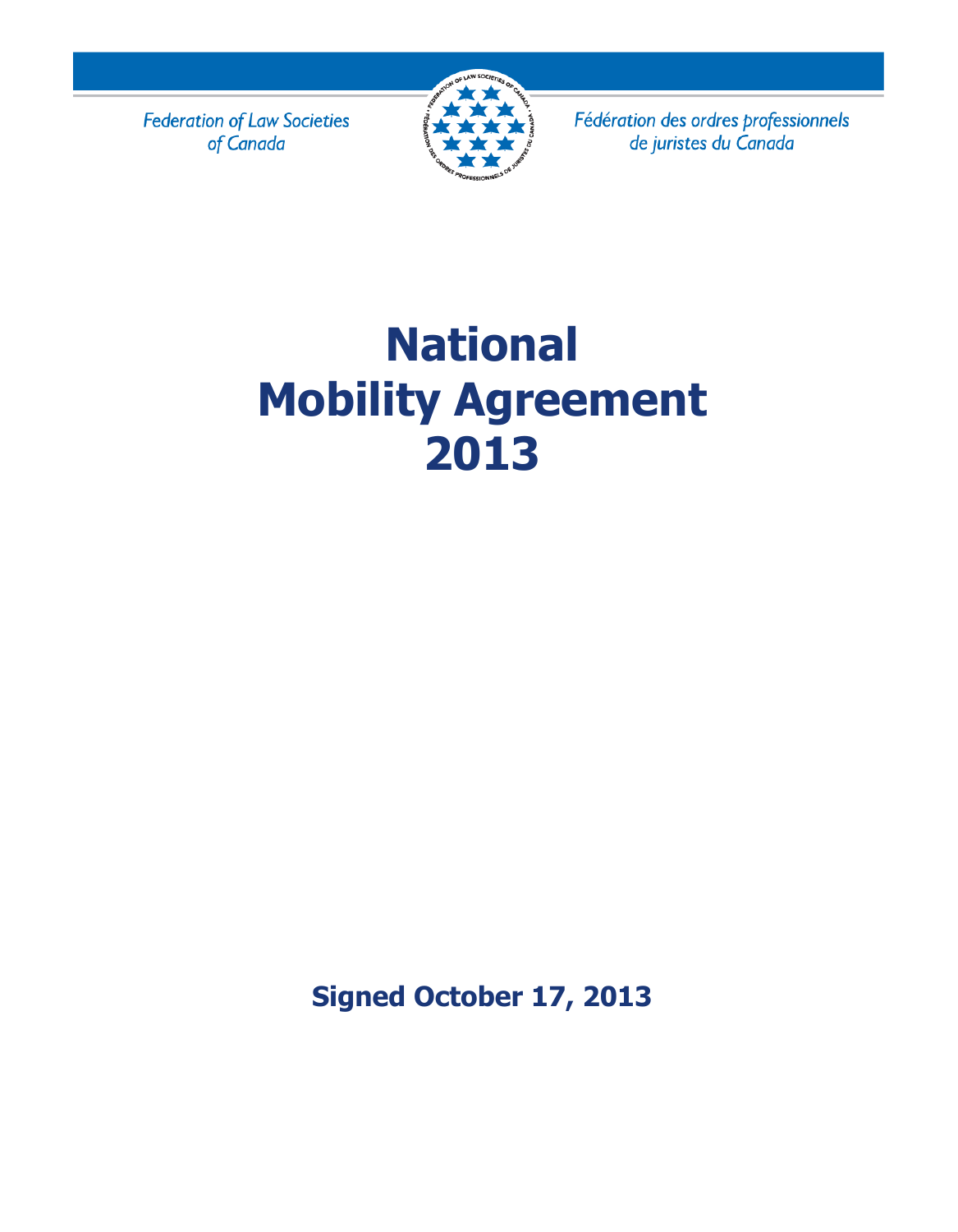**Federation of Law Societies** of Canada



Fédération des ordres professionnels de juristes du Canada

October, 2013 St. John's

The purpose of this agreement is to facilitate temporary and permanent mobility of lawyers between Canadian jurisdictions.

While the signatories participate in this agreement voluntarily, they intend that only lawyers who are members of signatories that have implemented reciprocal provisions in their jurisdictions will be able to take advantage of the provisions of this agreement.

The signatories recognize that

- they have a duty to the Canadian public and to their members to regulate the interjurisdictional practice of law so as to ensure that their members practise law competently, ethically and with financial responsibility, including professional liability insurance and defalcation compensation coverage, in all jurisdictions of Canada,
- while differences exist in the legislation, policies and programs pertaining to the signatories, including those differences between common law and civil law jurisdictions in Canada, lawyers have a professional responsibility to ensure that they are competent with respect to any matter that they undertake, and
- it is desirable to facilitate a nationwide regulatory regime for the inter-jurisdictional practice of law to promote uniform standards and procedures, while recognizing the exclusive authority of each signatory within its own legislative jurisdiction.

Most of the signatories subscribed to the Interjurisdictional Practice Protocol of 1994, in which they agreed to certain measures to facilitate the temporary and permanent inter-jurisdictional practice of law and the enforcement of appropriate standards on lawyers practising law in host jurisdictions.

Since December 2002, all provincial law societies, other than the Chambre des notaires du Quebec ("Chambre"), have signed the National Mobility Agreement ("NMA") establishing a comprehensive mobility regime for Canadian lawyers.

In 2006 all law societies other than the Chambre, signed the Territorial Mobility Agreement. Under that agreement, provisions were mandated for reciprocal permanent mobility between the law societies of the territories and the provinces for five years. A further agreement made in November 2011 renewed the Territorial Mobility Agreement without a termination date.

In June 2008 Quebec enacted a "Regulation respecting the issuance of special permits of the Barreau du Quebec" ("Barreau"), which provided, inter alia, that a member in good standing of a bar of another Canadian province or territory could become a member of the Barreau known as a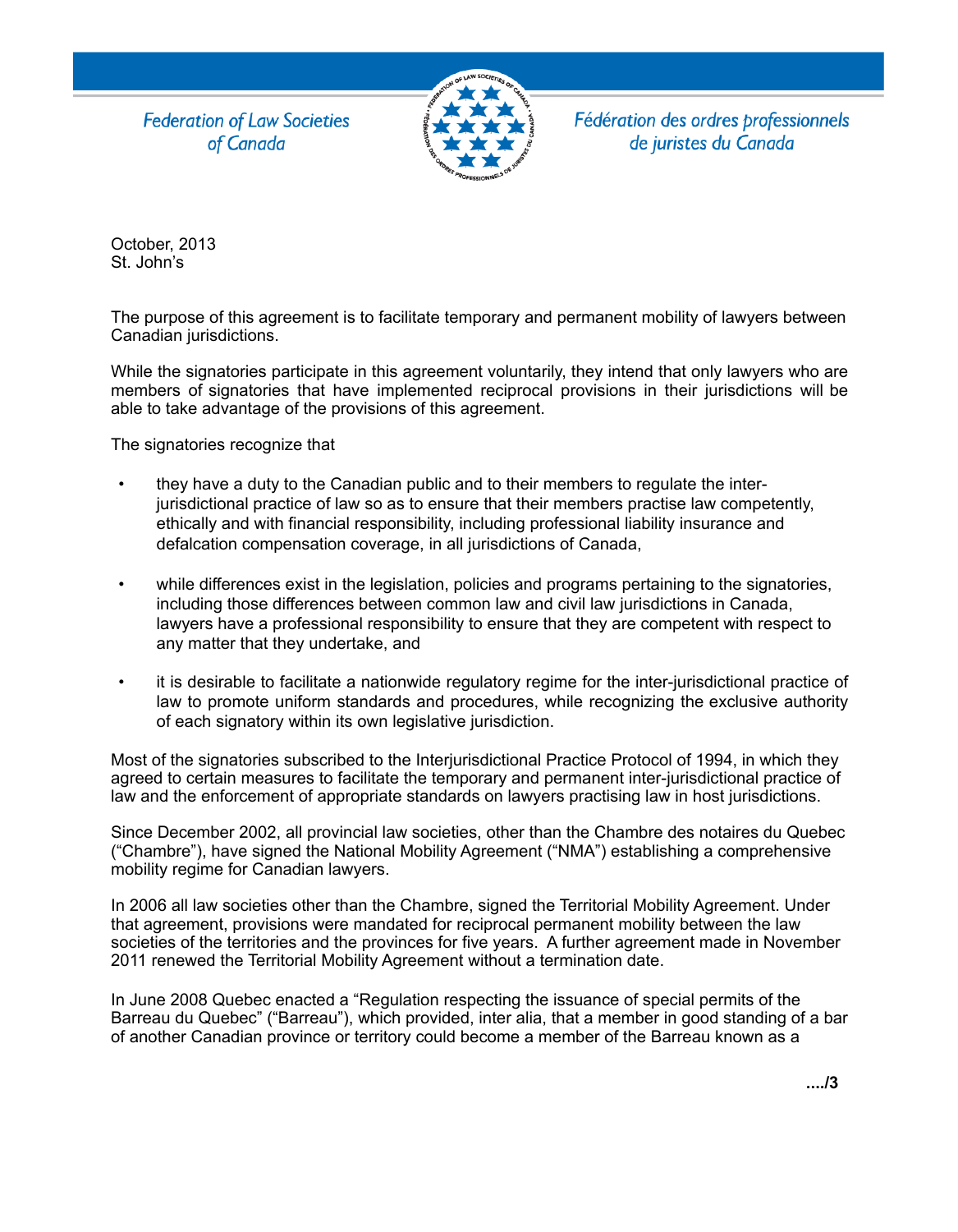In March 2010 all law societies, other than the Chambre, signed the Quebec Mobility Agreement ("QMA"). Under that agreement members of the Barreau are able to exercise mobility in the common law jurisdictions on a reciprocal basis as CLAs.

In June 2010 the Council of the Federation approved the Mobility Defalcation Compensation Agreement ("MDCA") to bring more consistency, certainty and transparency to the process for compensating the public if funds are misappropriated by lawyers exercising their mobility rights under the NMA. Since then, all provincial law societies, other than the Barreau and the Chambre, have signed the MDCA.

In March 2012 all law societies, including the Chambre, signed an addendum to the Quebec Mobility Agreement extending to members of the Chambre the right to acquire CLA status in another province.

In January 2013, the Council of the Federation of Law Societies approved a report from the National Mobility Policy Committee. In that report, the Committee concluded and recommended that it would be in the public interest to implement mobility to and from the Barreau on the same terms as now apply to mobility between common law jurisdictions under the permanent mobility provisions of the NMA. The Committee also reported that the CLA provisions of the QMA and its Addendum should continue in place with respect to members of the Chambre, and the Chambre was in favour of that resolution. The Committee's report and recommendations do not affect the current rules for temporary mobility between Quebec and other provinces and the territories.

As a result, the signatories hereby agree to adopt this new National Mobility Agreement, 2013 ("NMA 2013"), changing the original NMA to remove the distinction between members of the Barreau and members of law societies outside of Quebec for the purposes of transfer between governing bodies. The signatories also agree to incorporate into the NMA 2013 the provisions for members of the Chambre to be granted status as CLAs by law societies outside of Quebec and to rescind the QMA and its Addendum.



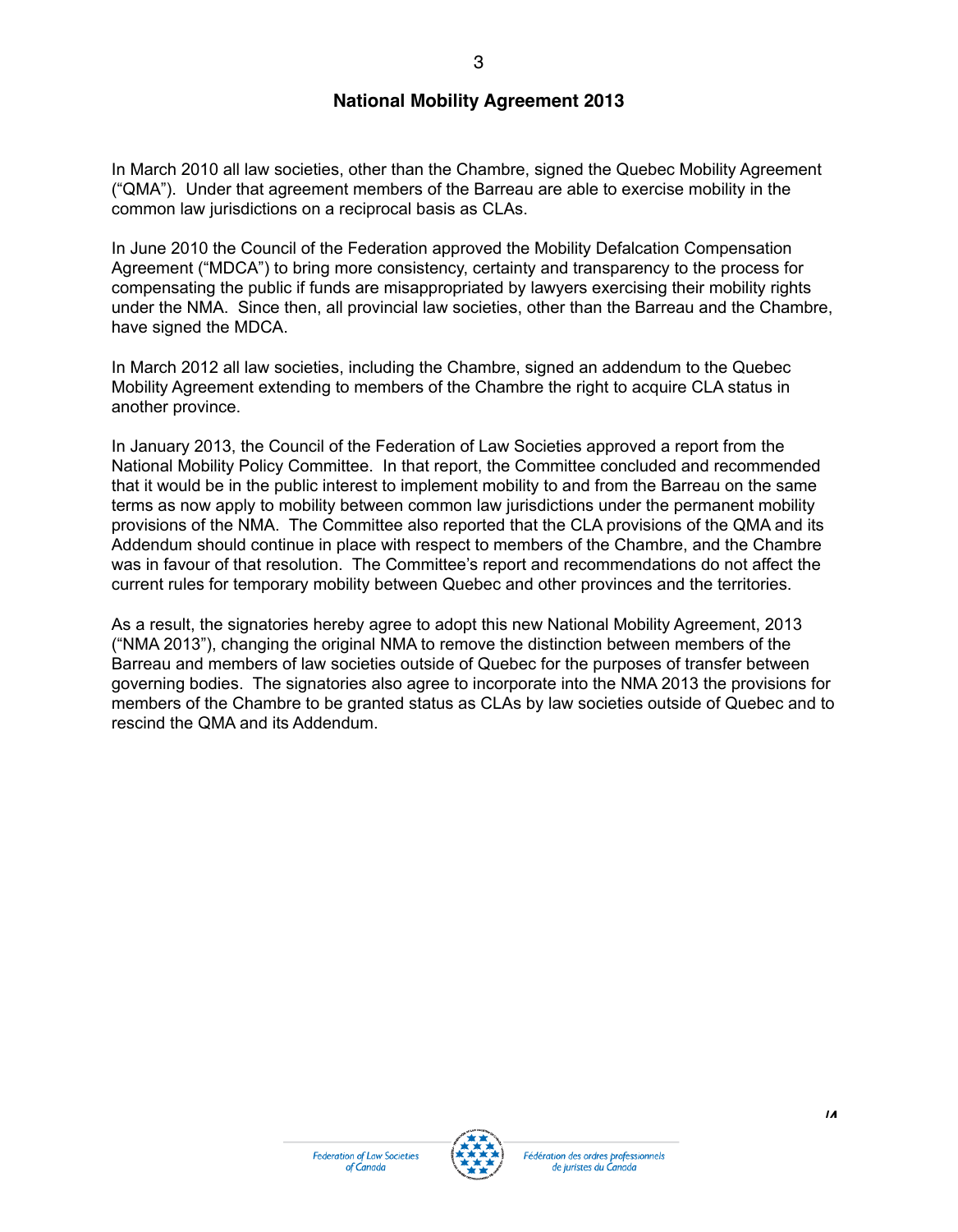#### **THE SIGNATORIES AGREE AS FOLLOWS:**

#### **Definitions**

1. In this agreement, unless the context indicates otherwise:

"Barreau" means le Barreau du Québec;

"Chambre" means la Chambre des notaires du Québec;

"day" means any calendar day or part of a calendar day in which a lawyer provides legal services;

"discipline" includes a finding by a governing body of any of the following:

- (a) professional misconduct;
- (b) incompetence;
- (c) conduct unbecoming a lawyer;
- (d) lack of physical or mental capacity to engage in the practice of law;
- (e) any other breach of a lawyer's professional responsibilities;

"disciplinary record" includes any of the following, unless reversed on appeal or review:

- (a) any action taken by a governing body as a result of discipline;
- (b) disbarment;
- (c) a lawyer's resignation or otherwise ceasing to be a member of a governing body as a result of disciplinary proceedings;
- (d) restrictions or limits on a lawyer's entitlement to practise;
- (e) any interim suspension or restriction or limits on a lawyer's entitlement to practise imposed pending the outcome of a disciplinary hearing.

"entitled to practise law" means allowed, under all of the legislation and regulation of a home jurisdiction, to engage in the practice of law in the home jurisdiction;

"governing body" means the Law Society or Barristers' Society in a Canadian common law jurisdiction, the Barreau and the Chambre;

"home governing body" means any or all of the governing bodies of the legal profession in Canada of which a lawyer is a member, and "home jurisdiction" has a corresponding meaning;

"host governing body" means a governing body of the legal profession in Canada in whose jurisdiction a lawyer practises law without being a member, and "host jurisdiction" has a corresponding meaning;

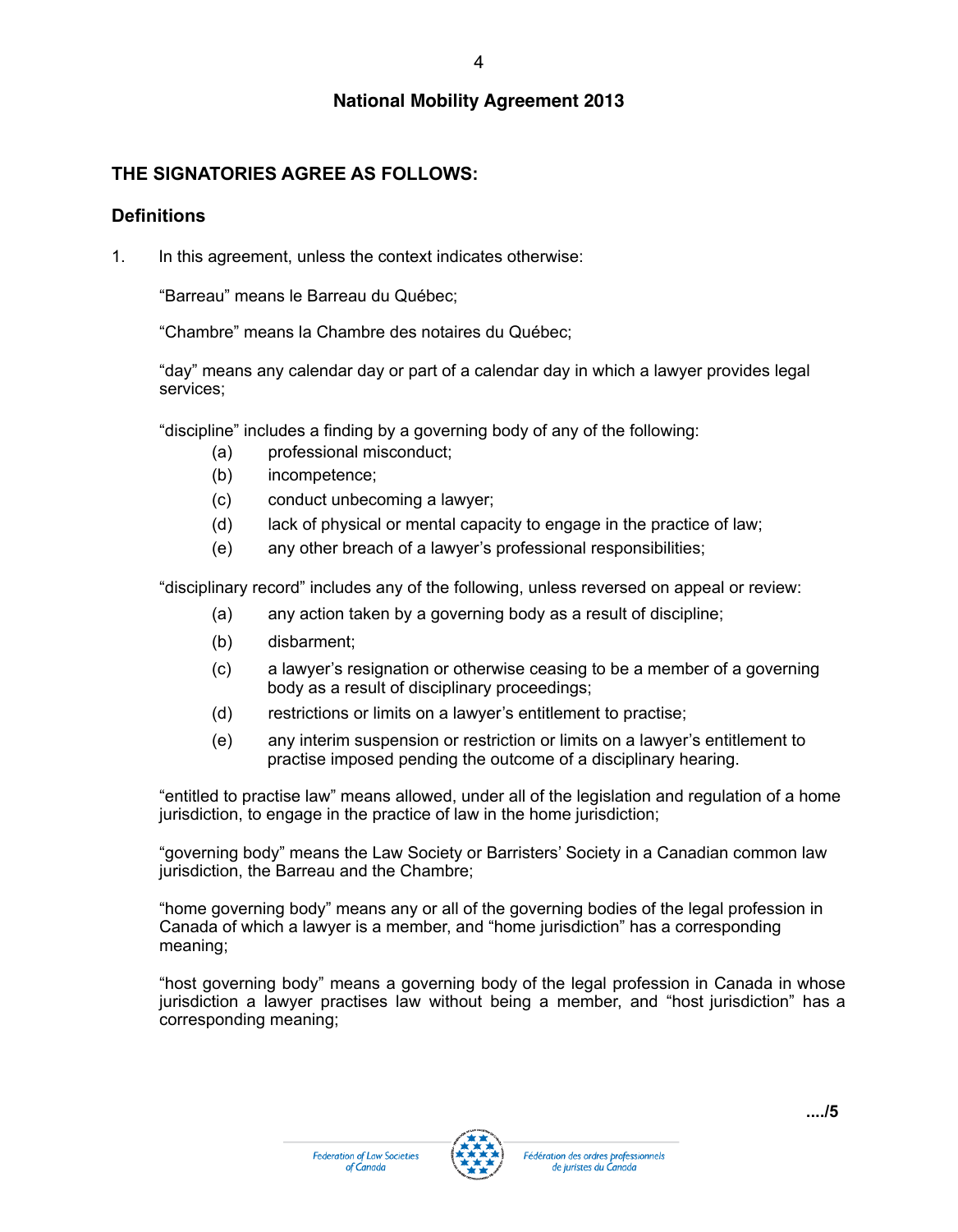"Inter-Jurisdictional Practice Protocol" means the 1994 Inter-Jurisdictional Practice Protocol of the Federation of Law Societies of Canada, as amended from time to time;

"lawyer" means a member of a signatory governing body, other than the Chambre;

"liability insurance" means compulsory professional liability errors and omissions insurance required by a governing body;

"mobility permit" means a permit issued by a host governing body on application to a lawyer allowing the lawyer to provide legal services in the host jurisdiction on a temporary basis;

"notary" means a member of the Chambre;

"practice of law" has the meaning with respect to each jurisdiction that applies in that jurisdiction;

"providing legal services" means engaging in the practice of law physically in a Canadian jurisdiction or with respect to the law of a Canadian jurisdiction;

"Registry" means the National Registry of Practising Lawyers established under clause 18 of this agreement;

"resident" has the meaning respecting a province or territory that it has with respect to Canada in the Income Tax Act (Canada).

#### **General**

- 2. The signatories agree to adopt this agreement as a replacement for the National Mobility Agreement of 2002, the Quebec Mobility Agreement of 2010 and the Addendum to the Quebec Mobility Agreement of 2012, all of which are revoked by consent.
- 3. The signatory governing bodies will
	- (a) use their best efforts to obtain from the appropriate legislative or supervisory bodies amendments to their legislation or regulations necessary or advisable in order to implement the provisions of this agreement;
	- (b) amend their own rules, by-laws, policies and programs to the extent they consider necessary or advisable in order to implement the provisions of this agreement;
	- (c) comply with the spirit and intent of this agreement to facilitate mobility of Canadian lawyers in the public interest and strive to resolve any differences among them in that spirit and in favour of that intent; and
	- (d) work cooperatively to resolve all current and future differences and ambiguities in legislation, policies and programs regarding inter- jurisdictional mobility.

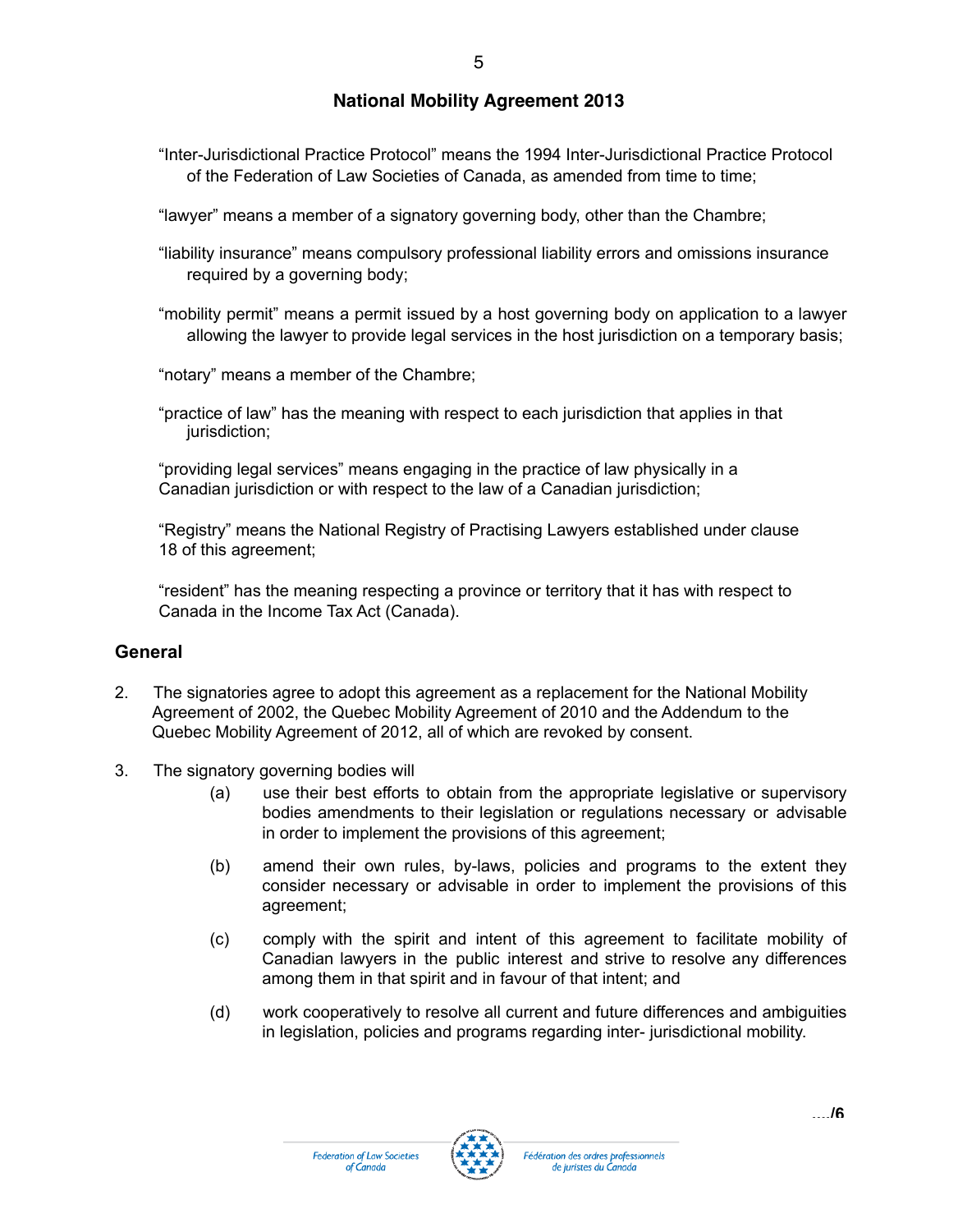- 4. Signatory governing bodies will subscribe to this agreement and be bound by it by means of the signature of an authorized person affixed to any copy of this agreement.
- 5. A signatory governing body will not, by reason of this agreement alone,
	- (a) grant to a lawyer who is a member of another governing body greater rights to provide legal services than are permitted to the lawyer by his or her home governing body; or
	- (b) relieve a lawyer of restrictions or limits on the lawyer's right to practise, except under conditions that apply to all members of the signatory governing body.
- 6. Amendments made under clause 3(b) will take effect immediately on adoption with respect to members of signatory governing bodies that have adopted reciprocal provisions.

#### **Temporary Mobility Among Common Law Jurisdictions**

7. Clauses 8 to 32 apply to temporary mobility of lawyers of common law jurisdictions in other common law jurisdictions.

Mobility without permit

- 8. A host governing body will allow a lawyer from another jurisdiction to provide legal services in the host jurisdiction or with respect to the law of the host jurisdiction on a temporary basis, without a mobility permit or notice to the host governing body, for a total of not more than 100 days in a calendar year, provided the lawyer:
	- (a) meets the criteria in clause 11; and
	- (b) has not established an economic nexus with the host jurisdiction as described in clause 17.
- 9. The host governing body will have the discretion to extend the time limit for temporary mobility under clause 8 with respect to an individual lawyer.
- 10. It will be the responsibility of a lawyer to
	- (a) record and verify the number of days in which he or she provides legal services in a host jurisdiction(s) or with respect to each jurisdiction; and
	- (b) prove that he or she has complied with provisions implementing clause 8.

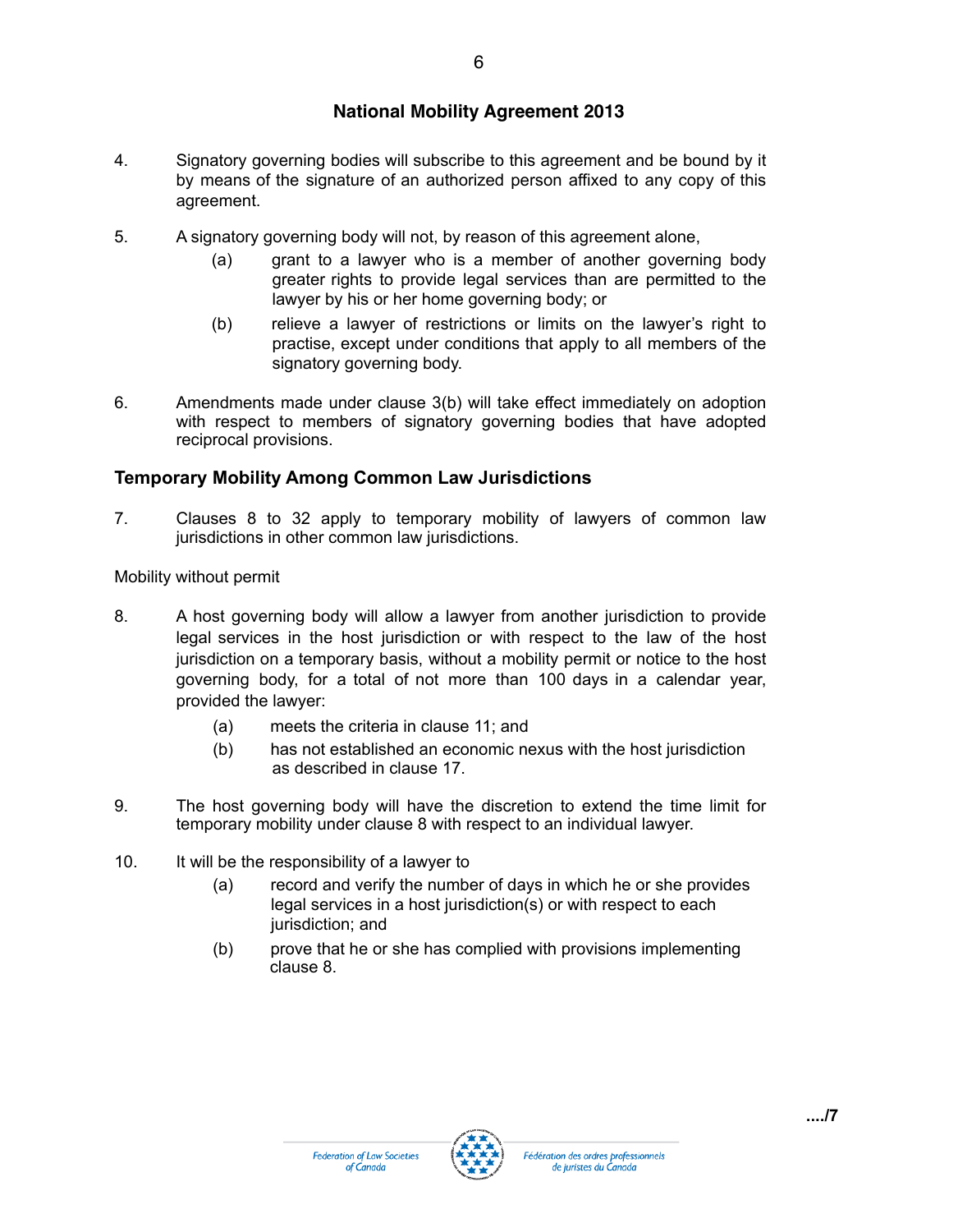- 11. To qualify to provide legal services on a temporary basis without a mobility permit or notice to the host governing body under clause 8, a lawyer will be required to do each of the following at all times:
	- (a) be entitled to practise law in a home jurisdiction;
	- (b) carry liability insurance that:
		- (i) is reasonably comparable in coverage and amount to that required of lawyers of the host jurisdiction; and
		- (ii) extends to the lawyer's practice in the host jurisdiction;
	- (c) have defalcation compensation coverage from a Canadian governing body that extends to the lawyer's practice in the host jurisdiction;
	- (d) not be subject to conditions of or restrictions on the lawyer's practice or membership in the governing body in any jurisdiction;
	- (e) not be the subject of criminal or disciplinary proceedings in any jurisdiction; and
	- (f) have no disciplinary record in any jurisdiction.
- 12. For the purposes of clause 8:
	- (a) a lawyer practising law of federal jurisdiction in a host jurisdiction will be providing legal services in the host jurisdiction;
	- (b) as an exception to subclause (a), when appearing before the following tribunals in a host jurisdiction a lawyer will not be providing legal services in a host jurisdiction:
		- (i) the Supreme Court of Canada;
		- (ii) the Federal Court of Canada;
		- (iii) the Tax Court of Canada;
		- (iv) a federal administrative tribunal.
- 13. A host jurisdiction will allow a lawyer to accept funds in trust on deposit, provided the funds are deposited to a trust account:
	- (a) in the lawyer's home jurisdiction; or
	- (b) operated in the host jurisdiction by a member of the host governing body.

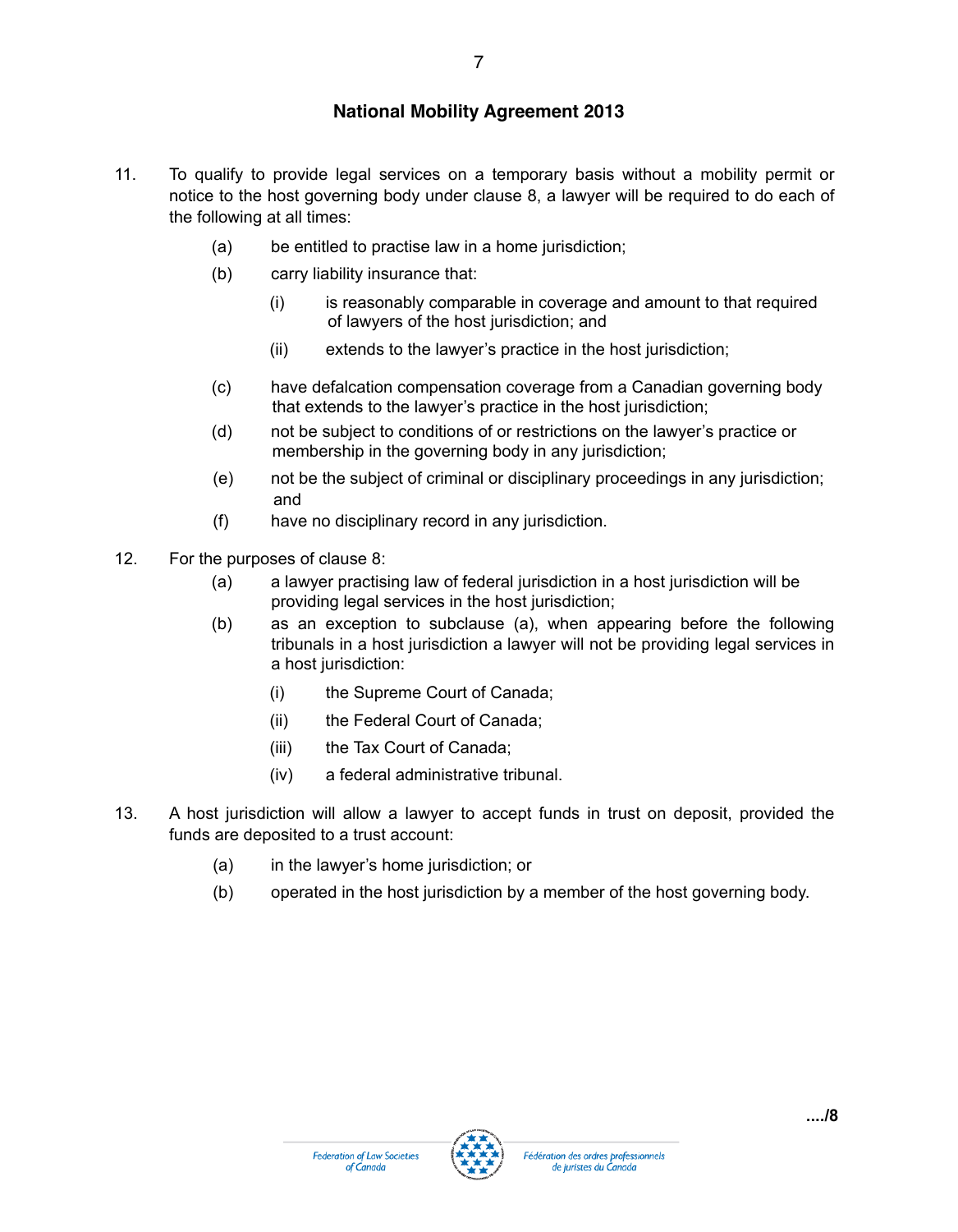#### **Mobility permit required**

- 14. If a lawyer does not meet the criteria in clause 11 to provide legal services in the host jurisdiction or with respect to the law of the host jurisdiction on a temporary basis, a host governing body will issue a mobility permit to the lawyer:
	- (a) on application;
	- (b) if, in the complete discretion of the host governing body, it is consistent with the public interest to do so;
	- $(c)$  for a total of not more than 100 days in a calendar year; and
	- (d) subject to any conditions and restrictions that the host governing body considers appropriate.

#### **Temporary mobility not allowed**

- 15. A host governing body will not allow a lawyer who has established an economic nexus with the host jurisdiction to provide legal services on a temporary basis under clause 8, but will require the lawyer to do one of the following:
	- (a) cease providing legal services in the host jurisdiction forthwith;
	- (b) apply for and obtain membership in the host governing body; or
	- (c) apply for and obtain a mobility permit under clause 14.
- 16. On application, the host governing body will have the discretion to allow a lawyer to continue to provide legal services in the host jurisdiction or with respect to the law of the host jurisdiction pending consideration of an application under clause 15(b) or (c).
- 17. In clause 15, an economic nexus is established by actions inconsistent with temporary mobility to the host jurisdiction, including but not limited to doing any of the following in the host jurisdiction:
	- (a) providing legal services beyond 100 days, or longer period allowed under clause 9;
	- (b) opening an office from which legal services are offered or provided to the public;
	- (c) becoming resident;
	- (d) opening or operating a trust account, or accepting trust funds, except as permitted under clause 13.

#### **National Registry of Practising Lawyers**

18. The signatory governing bodies will establish, maintain and operate a National Registry of Practising Lawyers containing the names of lawyers from each signatory governing body qualified under clause 11 to practise law interjurisdictionally without a mobility permit or notice to the host governing body.

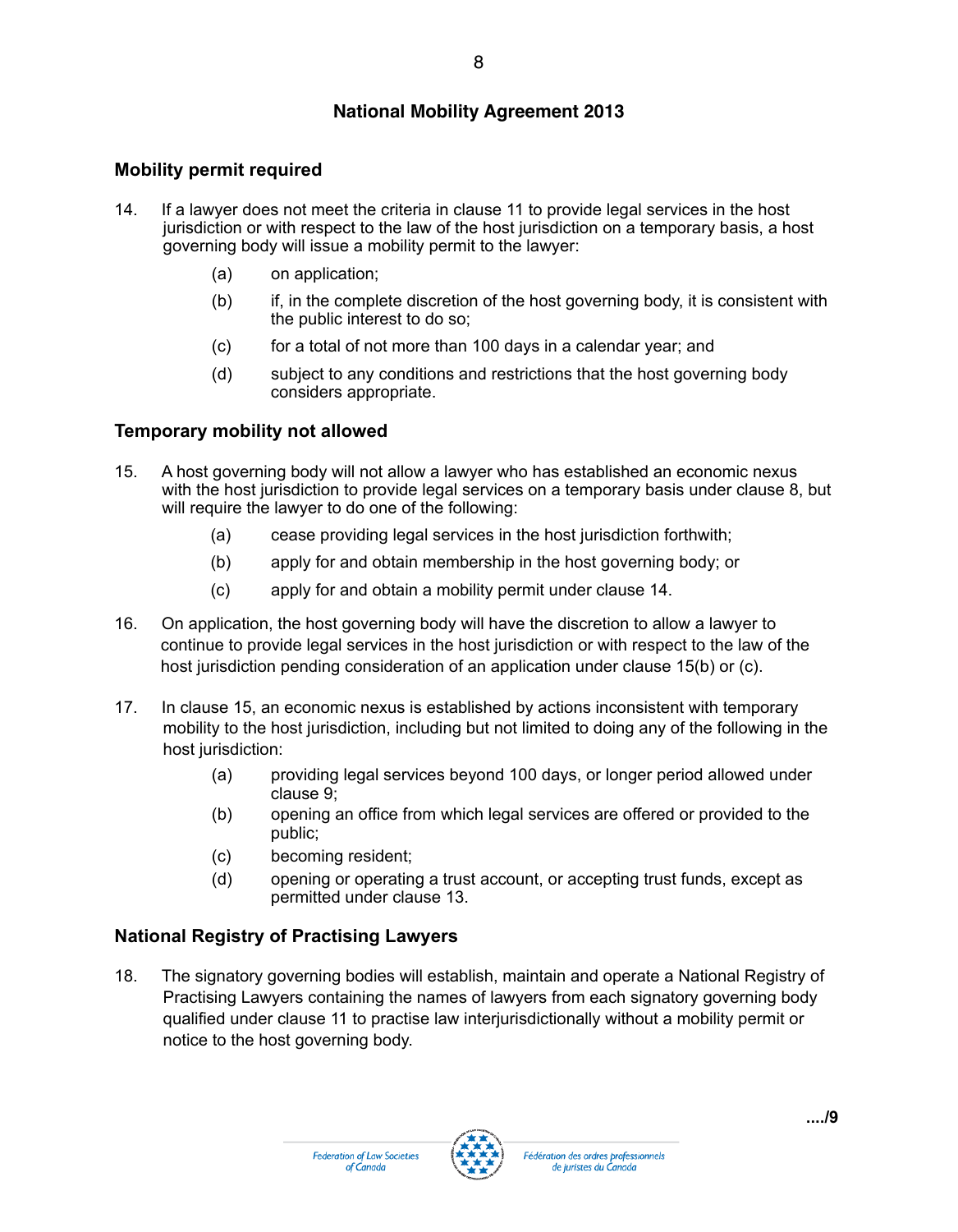19. Each signatory governing body will take all reasonable steps to ensure that all relevant information respecting its members is supplied to the Registry and is kept current and accurate.

#### **Liability Insurance and Defalcation Compensation Funds**

- 20. Each signatory governing body will ensure that the ongoing liability insurance in its iurisdiction
- (a) extends to its members for the provision of legal services on a temporary basis in or with respect to the law of host signatory jurisdictions; and
- (b) provides occurrence or claim limits of \$1,000,000 and \$2,000,000 annual per member aggregate.
- 21. In the event that a claim arises from a lawyer providing legal services on a temporary basis, and the closest and most real connection to the claim is with a host jurisdiction, the home governing body will provide at least the same scope of coverage as the liability insurance in the host jurisdiction. For clarity, all claims and potential claims reported under the policy will remain subject to the policy's occurrence or claim limit of \$1,000,000 and \$2,000,000 annual per member aggregate.
- 22. Signatory governing bodies will notify one another in writing, as soon as practicable, of any changes to their liability insurance policies that affect the limits of liability or scope of coverage.
- 23. Signatory governing bodies that are also signatories to the MDCA will apply or continue to apply the provisions of the MDCA respecting defalcation compensation. Signatory governing bodies that are not signatories to the MDCA will apply or continue to apply the provisions of the Interjurisdictional Practice Protocol respecting defalcation compensation, specifically clause 10 of the Protocol and Appendix 6 to the Protocol.
- 24. Signatory governing bodies will notify one another in writing, as soon as practicable, of any changes to their defalcation compensation fund programs that affect the limits of compensation available or the criteria for payment.

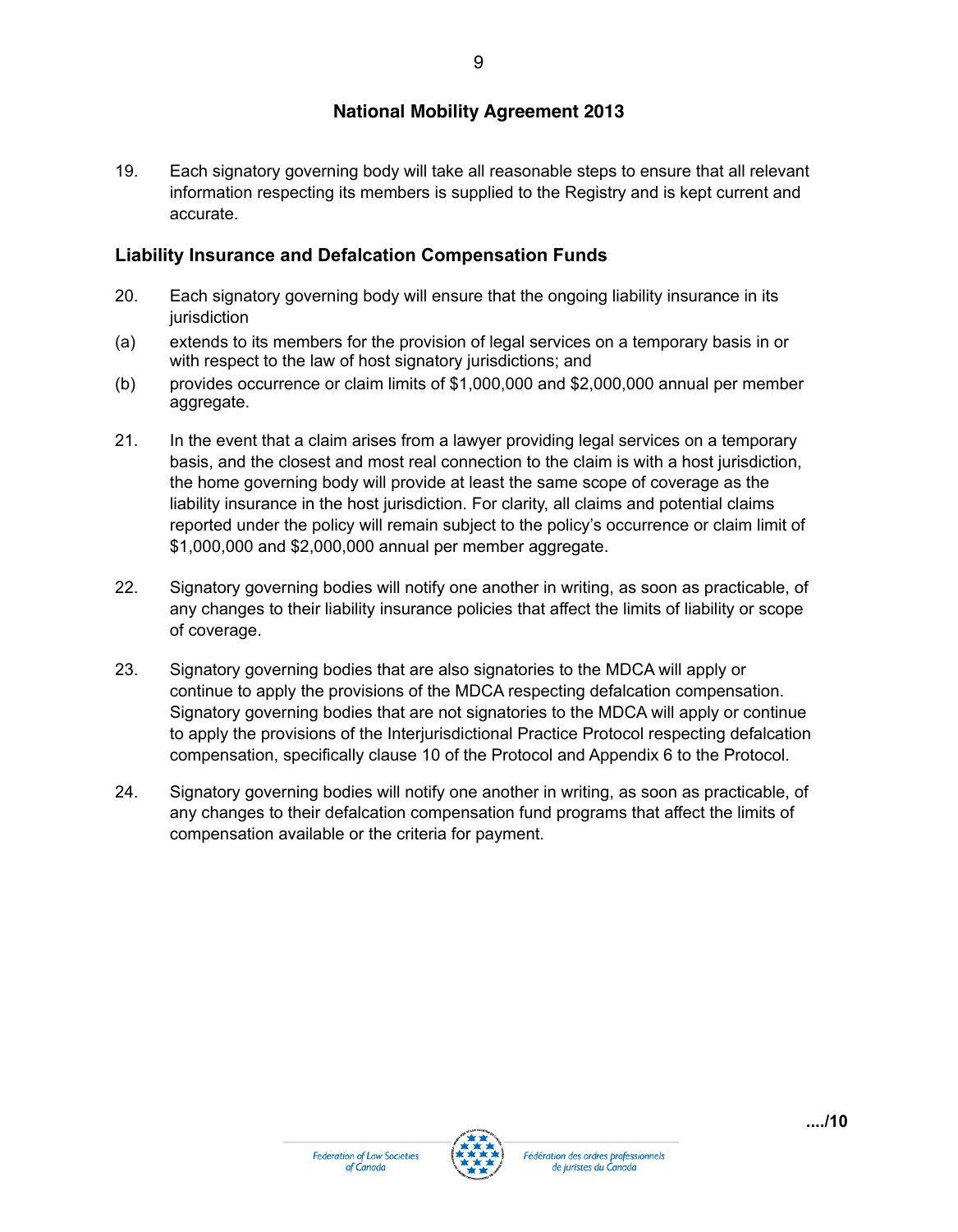#### **Enforcement**

- 25. A host governing body that has reasonable grounds to believe that a member of another governing body has provided legal services in the host jurisdiction will be entitled to require that lawyer to:
	- (a) account for and verify the number of days spent providing legal services in the host jurisdiction; and
	- (b) verify that he or she has not done anything inconsistent with the provision of legal services on a temporary basis.
- 26. If a lawyer fails or refuses to comply with the provisions of clause 25, a host governing body will be entitled to:
	- (a) prohibit the lawyer from providing legal services in the jurisdiction for any period of time; or
	- (b) require the lawyer to apply for membership in the host jurisdiction before providing further legal services in the jurisdiction.
- 27. When providing legal services in a host jurisdiction or with respect to the law of a host jurisdiction, all lawyers will be required to comply with the applicable legislation, regulations, rules and standards of professional conduct of the host jurisdiction.
- 28. In the event of alleged misconduct arising out of a lawyer providing legal services in a host jurisdiction, the lawyer's home governing body will:
	- (a) assume responsibility for the conduct of disciplinary proceedings against the lawyer unless the host and home governing bodies agree to the contrary; and
	- (b) consult with the host governing body respecting the manner in which disciplinary proceedings will be taken against the lawyer.
- 29. If a signatory governing body investigates the conduct of or takes disciplinary proceedings against a lawyer, that lawyer's home governing body or bodies, and each governing body in whose jurisdiction the lawyer has provided legal services on a temporary basis will provide all relevant information and documentation respecting the lawyer as is reasonable in the circumstances.
- 30. In determining the location of a hearing under clause 28, the primary considerations will be the public interest, convenience and cost.
- 31. A governing body that initiates disciplinary proceedings against a lawyer under clause 28 will assume full responsibility for conduct of the proceedings, including costs, subject to a contrary agreement between governing bodies.
- 32. In any proceeding of a signatory governing body, a duly certified copy of a disciplinary decision of another governing body concerning a lawyer found guilty of misconduct will be proof of that lawyer's guilt.



10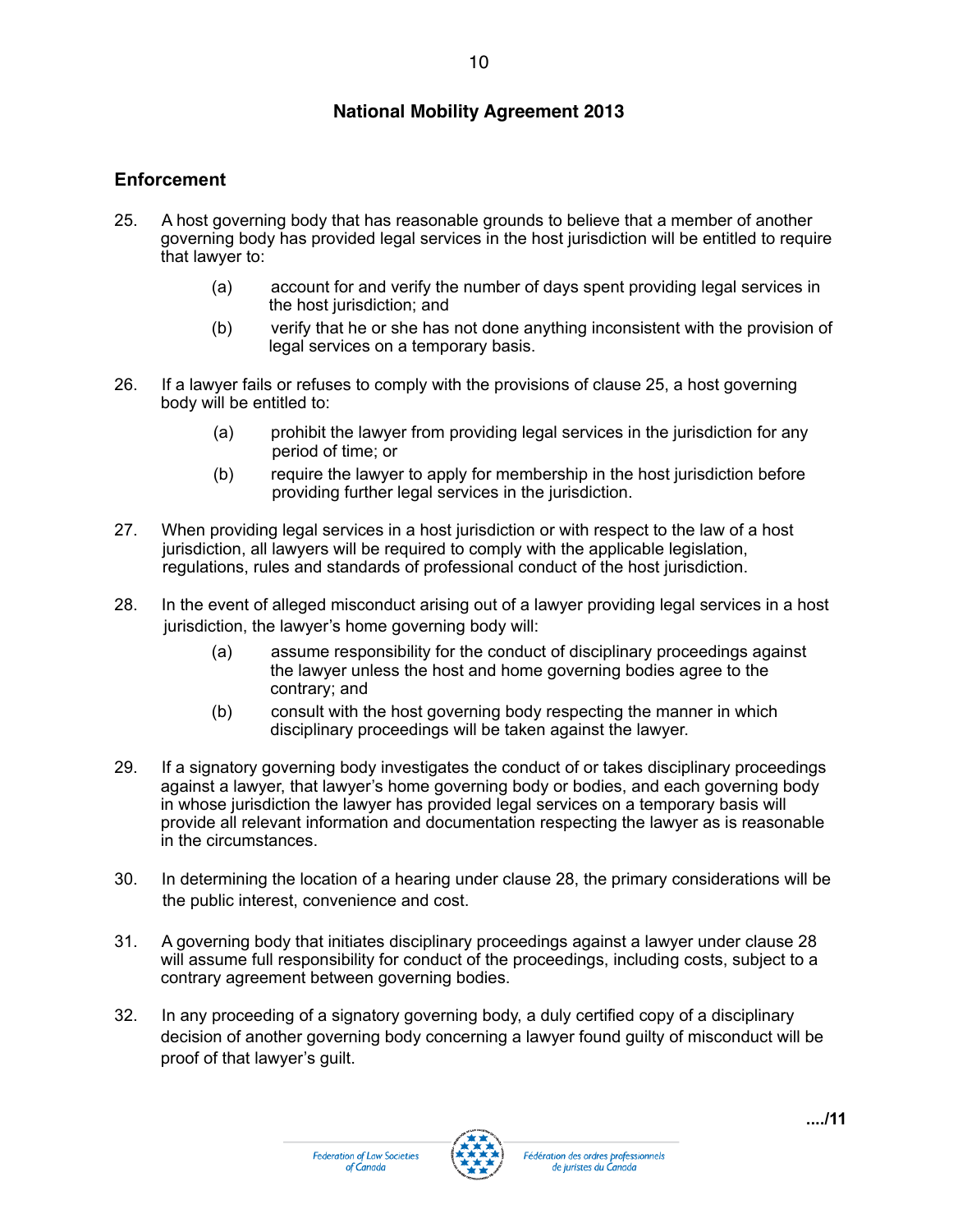# **Permanent Mobility of Lawyers**

- 33. A signatory governing body will require no further qualifications for a member of another governing body to be eligible for membership than the following:
	- (a) entitlement to practise law in the lawyer's home jurisdiction;
	- (b) good character and fitness to be a lawyer, on the standard ordinarily applied to applicants for membership; and
	- (c) any other qualifications that ordinarily apply for lawyers to be entitled to practise law in its jurisdiction.
- 34. Before admitting as a member a lawyer qualified under clauses 33 to 40, a governing body will not require the lawyer to pass a transfer examination or other examination, but may require the lawyer to do all of the following:
	- (a) provide certificates of standing from all Canadian and foreign governing bodies of which the lawyer is or has been a member;
	- (b) disclose criminal and disciplinary records in any jurisdiction;
	- (c) consent to access by the governing body to the lawyer's regulatory files of all governing bodies of which the lawyer is a member, whether in Canada or elsewhere; and
	- (d) certify that he or she has reviewed all of the materials reasonably required by the governing body.
- 35. Members of the Barreau whose legal training was obtained outside Canada and who have not had their credentials reviewed and accepted by the Barreau are not qualifying members of the Barreau for the purpose of clauses 33 to 40.

# **Public Information**

36. A governing body will make available to the public information obtained under clause 34 in the same manner as similar records originating in its jurisdiction.

# **Liability Insurance**

- 37. Subject to clause 40, a signatory governing body other than the Barreau will, on application, exempt a lawyer from liability insurance requirements if the lawyer does the following in another signatory jurisdiction:
	- (a) is resident;
	- (b) is a member of the governing body; and
	- (c) maintains ongoing liability insurance required in that jurisdiction that provides occurrence or claim limits of \$1,000,000 and \$2,000,000 annual per member aggregate.

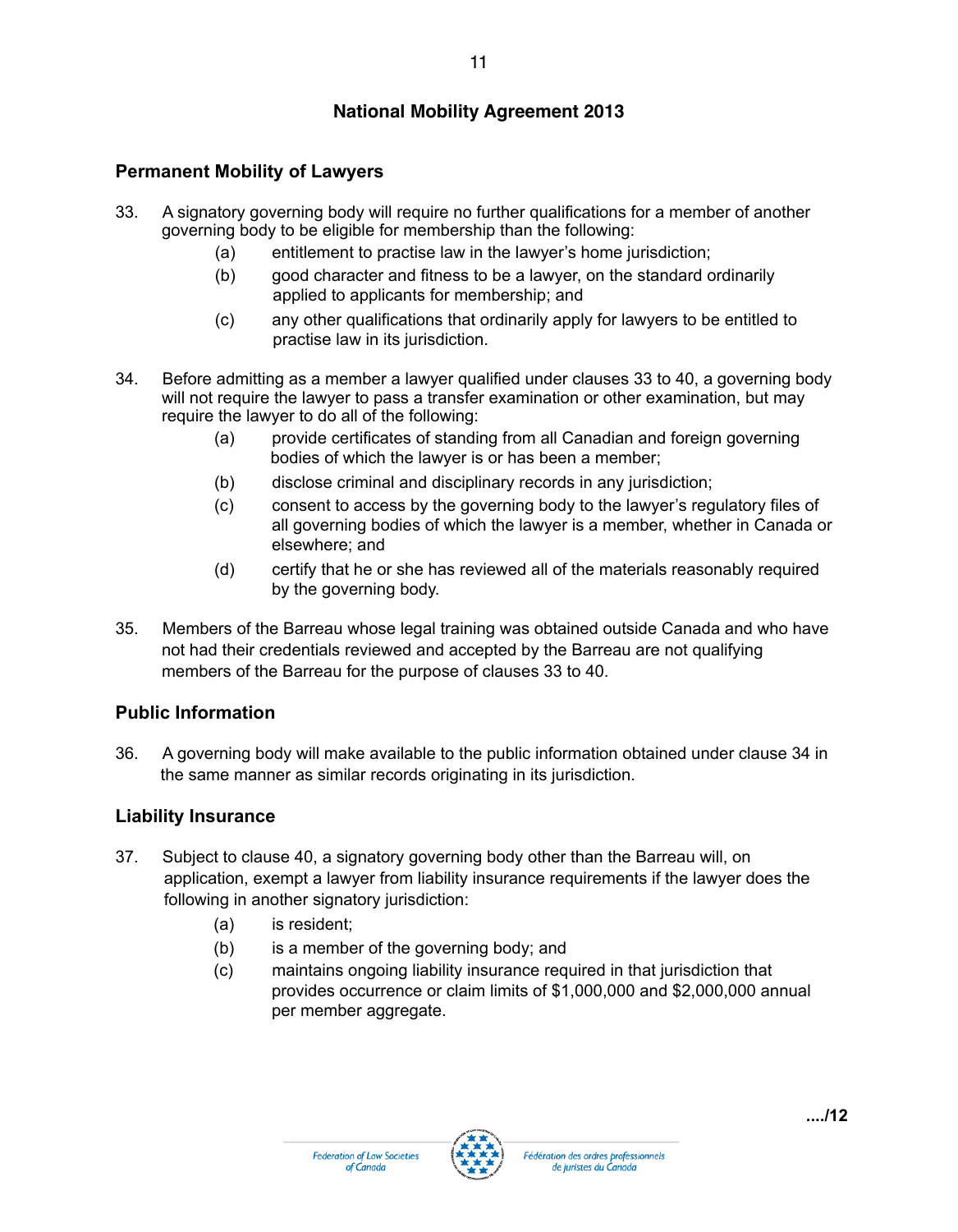- 38. For the purposes of clause 37, a lawyer who is resident in Quebec and who is a member of more than one signatory governing body other than the Barreau will be deemed resident in one of the other jurisdictions in which the lawyer is a member, as determined in accordance with nationally consistent criteria to be included in the insurance programs of all signatory jurisdictions. In the event that nationally consistent criteria are not in place, the lawyer will be deemed resident in the jurisdiction of the signatory body in which the lawyer has been a member continuously for the longest period of time.
- 39. In the event that a claim arises from a lawyer providing legal services and the closest and most real connection to the claim is with a jurisdiction in which the lawyer has claimed an exemption under clause 37, the insurance program of the governing body in the jurisdiction where the lawyer is insured will provide at least the same scope of coverage as the liability insurance in the jurisdiction in which the lawyer is exempt. For clarity, all claims and potential claims reported under the policy will remain subject to the policy's occurrence or claim limit of \$1,000,000 and \$2,000,000 annual per member aggregate.
- 40. A lawyer who is a member of the Barreau and one or more of the other signatory governing bodies must comply with the liability insurance requirements of the Barreau and at least one of the other signatory governing bodies of which the lawyer is a member. Insurance coverage is to be provided as follows:
	- (a) by the professional liability insurance program of the Barreau with respect to services provided by the lawyer as a member of the Barreau;
	- (b) by the professional liability insurance program of a signatory governing body other than the Barreau with respect to services provided by the lawyer as a member of a signatory governing body other than the Barreau.

# **Temporary Mobility between Quebec and Common Law Jurisdictions**

- 41. The Barreau will permit lawyers entitled to practise law in a home jurisdiction, on application under regulations that apply to the Barreau, to provide legal services in Quebec or with respect to the law of Quebec on a specific case or for a specific client for a period of up to one year, which may be extended on application to the Barreau.
- 42. A signatory governing body, other than the Barreau, will permit members of the Barreau to provide legal services in its jurisdiction or with respect to the law of its jurisdiction on one of the following bases:
	- (a) as provided in clauses 8 to 32; or
	- (b) as permitted by the Barreau in respect of the members of the signatory governing body.



12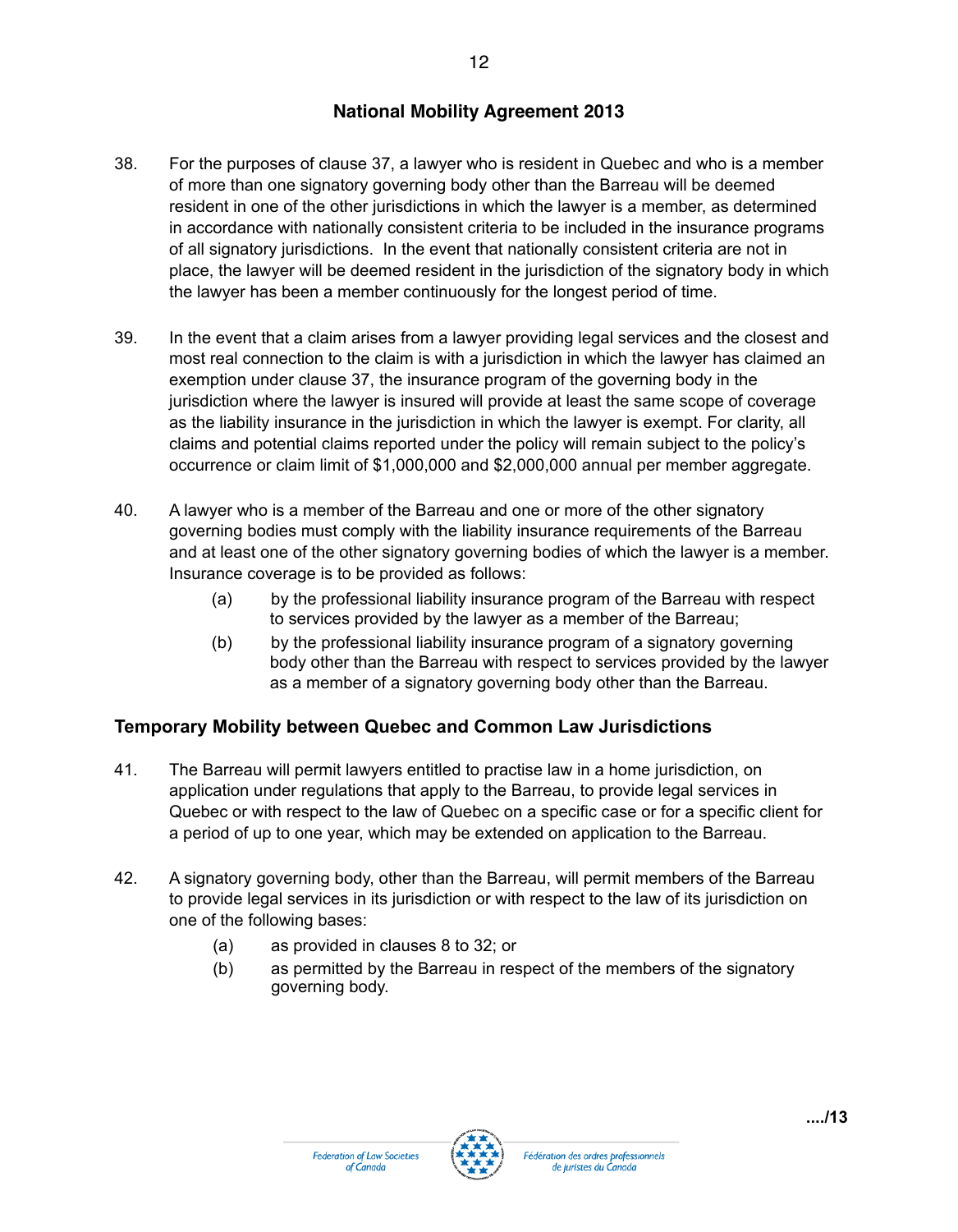# **Permanent Mobility of Quebec Notaries**

- 43. Signatory common law governing bodies will establish and maintain a program in order to grant Canadian Legal Advisor ("CLA") status to qualifying members of the Chambre.
- 44. Members of the Chambre whose legal training was obtained outside Canada and who have not had their credentials reviewed and accepted by the Chambre are not qualifying members of the Chambre for the purpose of clauses 43 to 50.
- 45. A member of the Chambre who is granted the status of CLA in any jurisdiction outside of Quebec may, in his or her capacity as a CLA:
	- (a) give legal advice and consultations on legal matters involving the law of Quebec or involving matters under federal jurisdiction;
	- (b) prepare and draw up a notice, motion, proceeding or similar document intended for use in a case before a judicial or quasi-judicial body in a matter under federal jurisdiction where expressly permitted by federal statute or regulations;
	- (c) give legal advice and consultations on legal matters involving public international law; and
	- (d) plead or act before a judicial or quasi-judicial body in a matter under federal jurisdiction where expressly permitted by federal statute or regulations.
- 46. A governing body will require no further qualifications for a notary to be eligible for status as a CLA beyond the following:
	- (a) entitlement to practise the notarial profession in Quebec; and
	- (b) good character and fitness to be a member of the legal profession, on the standard ordinarily applied to applicants for membership.
- 47. Before granting CLA status to a notary qualified under clauses 43 to 50, a governing body will not require the notary to pass a transfer examination or other examination, but may require the notary to do all of the following:
	- (a) provide certificates of standing from all Canadian and foreign governing bodies of the legal profession of which the notary is or has been a member;
	- (b) disclose criminal and disciplinary records in any jurisdiction; and
	- (c) consent to access by the governing body to the notary's regulatory files of all governing bodies of the legal profession of which the notary is a member, whether in Canada or elsewhere.
- 48. A governing body will make available to the public information obtained under clause 47 in the same manner as similar records originating in its jurisdiction.

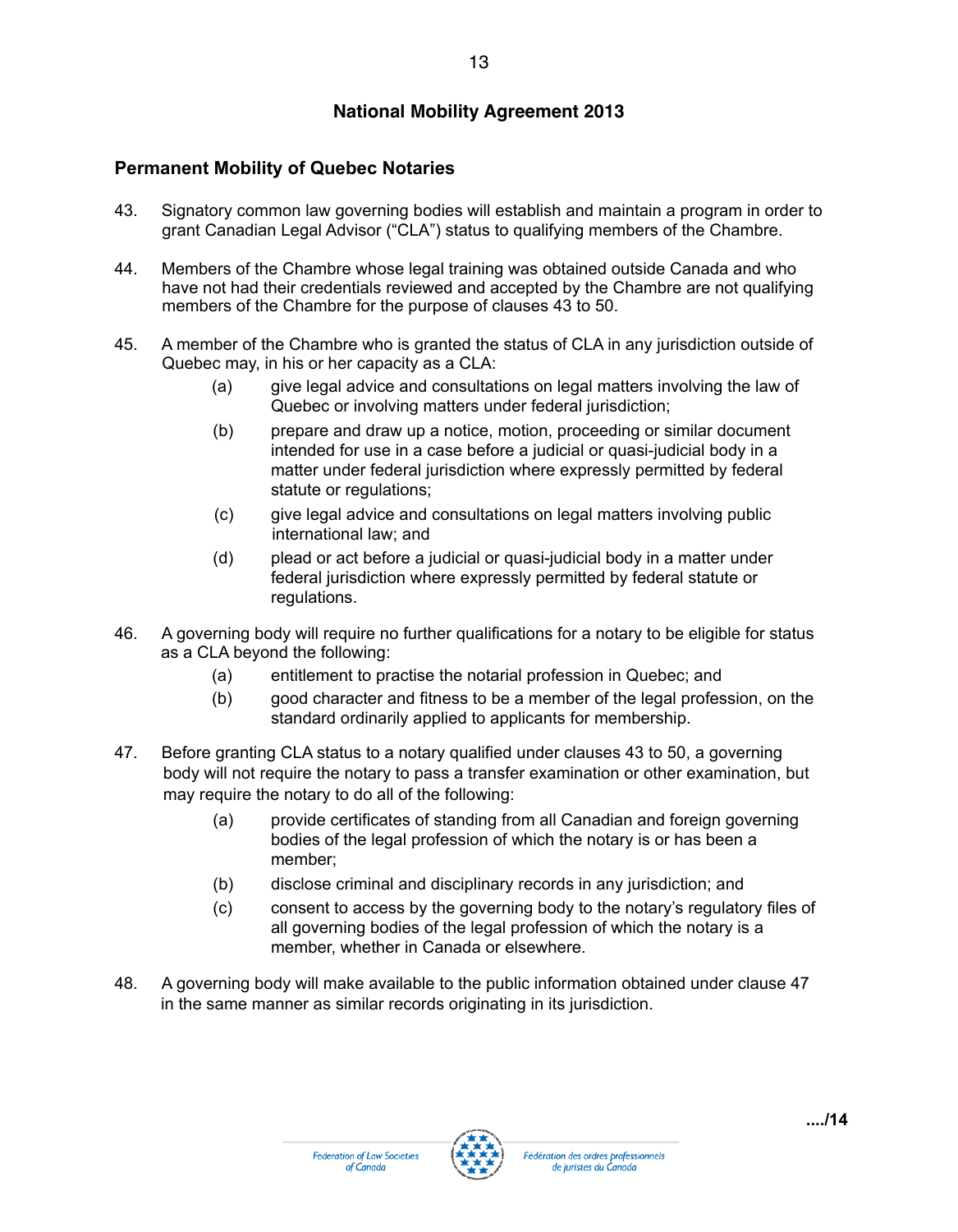14

- 49. A governing body must require that a notary who is granted the status of a CLA continue to maintain his or her practising membership in the Chambre.
- 50. The Chambre will continue to make available to its members who are also CLAs in another jurisdiction ongoing liability insurance with minimum occurrence or claim limits for indemnity of \$1,000,000 and \$2,000,000 annual per member aggregate.

#### **Inter-Jurisdictional Practice Protocol**

51. The signatory governing bodies agree that the Inter-Jurisdictional Practice Protocol will continue in effect, to the extent that it is not replaced by or inconsistent with legislation, regulation and programs adopted and implemented to give effect to this agreement.

#### **Transition Provisions**

- 52. This agreement is a multi-lateral agreement, effective respecting the governing bodies that are signatories, and it does not require unanimous agreement of Canadian governing bodies.
- 53. Provisions governing temporary and permanent mobility in effect at the time that a governing body becomes a signatory to this agreement will continue in effect:
	- (a) with respect to all Canadian lawyers until this agreement is implemented; and
	- (b) with respect to members of Canadian law societies that are not signatories to this agreement.

#### **Withdrawal**

- 54. A signatory may cease to be bound by this agreement by giving each other signatory written notice of at least one clear calendar year.
- 55. A signatory that gives notice under clause 54 will:
	- (a) immediately notify its members in writing of the effective date of withdrawal; and
	- (b) require that its members who provide legal services in the jurisdiction of another signatory governing body ascertain from that governing body its requirements for inter-provincial mobility before providing legal services in that jurisdiction after the effective date of withdrawal.